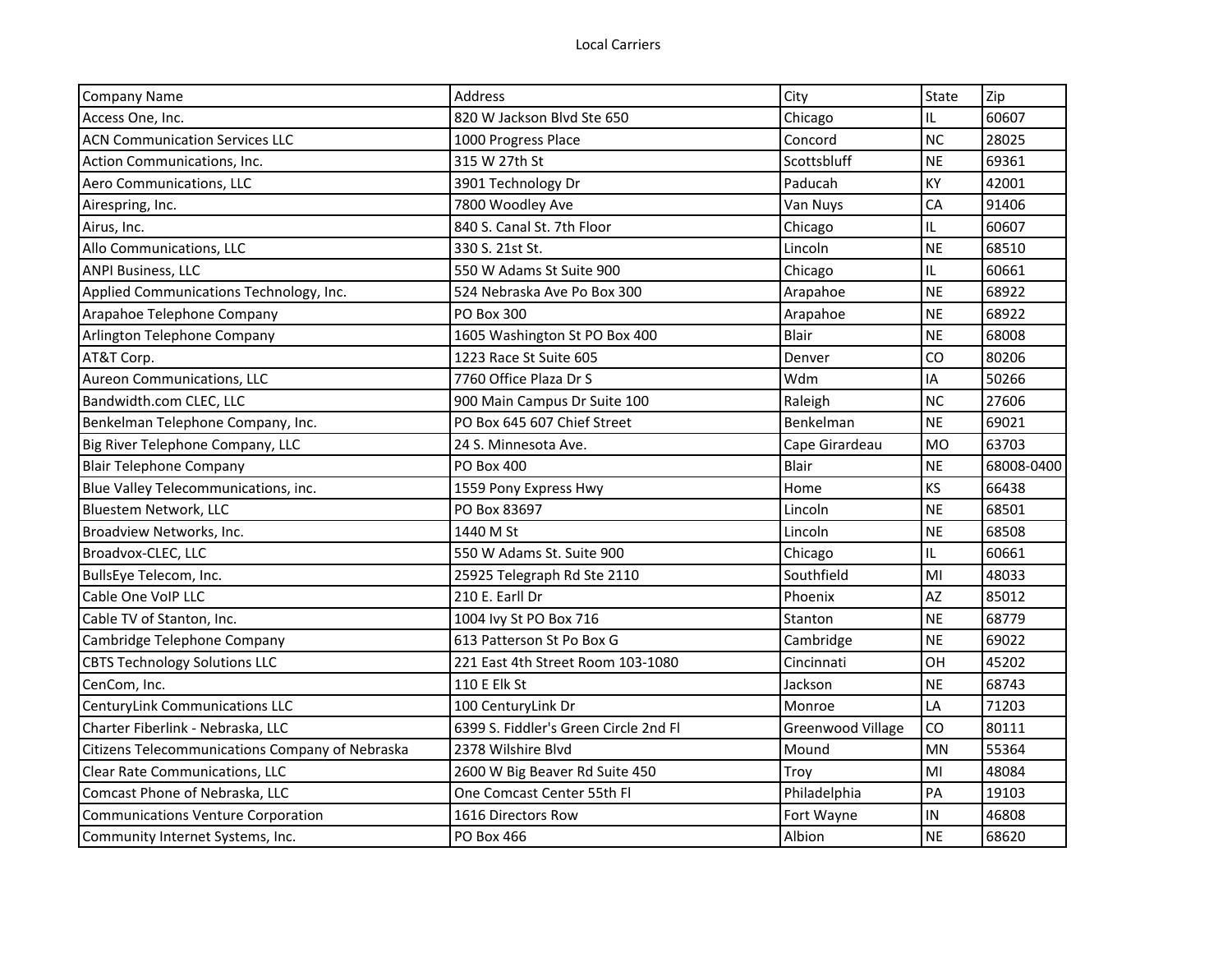| Comtech 21, LLC                            | One Barnes Park South                          | Wallingford      | <b>CT</b> | 06492      |
|--------------------------------------------|------------------------------------------------|------------------|-----------|------------|
| Consolidated Telco, Inc.                   | 6900 Van Dorn St Suite 21                      | Lincoln          | <b>NE</b> | 68506      |
| Consolidated Telecom, Inc.                 | 6900 Van Dorn St Suite 21                      | Lincoln          | <b>NE</b> | 68506      |
| Consolidated Telephone Company             | 6900 Van Dorn St., Ste 21                      | Lincoln          | <b>NE</b> | 68506      |
| Cox Nebraska Telcom, LLC                   | 6205-B Peachtree Dunwoody Rd M/S CP-12         | Atlanta          | GA        | 30328      |
| Cozad Telephone Company                    | 122 E. 7th St.                                 | Cozad            | <b>NE</b> | 69130      |
| Crexendo Business Solutions, Inc.          | 1615 S. 52nd St.                               | Tempe            | AZ        | 85281-6233 |
| Crown Castle Fiber, LLC                    | 2000 Corporate Dr                              | Canonsburg       | PA        | 15317      |
| Curtis Telephone Company                   | 6900 Van Dorn St. Ste 21                       | Lincoln          | <b>NE</b> | 68506      |
| Dalton Telephone Company, LLC              | 9 Cedarwood Dr Unit 4                          | <b>Bedford</b>   | <b>NH</b> | 03110      |
| Diller Telephone Company                   | <b>PO Box 218</b>                              | Diller           | <b>NE</b> | 68342      |
| Diode Telecom, Inc.                        | 318 Commercial St Po Box 236                   | Diller           | <b>NE</b> | 68342      |
| dishNET Wireline, LLC                      | 9601 S. Meridian Blvd.                         | Englewood        | CO        | 80112      |
| Eastern Nebraska Telephone Company         | 1605 Washington St Box 400                     | <b>Blair</b>     | <b>NE</b> | 68008-0400 |
| Easton Telecom Services, LLC               | 3046 Brecksville Rd. Summit II Suite A         | Richfield        | OH        | 44286      |
| Elsie Communications, LLC                  | 9 Cedarwood Dr Unit 4                          | Bedford          | <b>NH</b> | 03110      |
| EnTelegent Solutions, Inc.                 | 2520 Whitehall Park Dr Suite 200               | Charlotte        | <b>NC</b> | 28273      |
| ExteNet Systems, LLC                       | 3030 Warrenville Rd. Suite 340                 | Lisle            | IL.       | 60532      |
| FiberComm, LLC                             | <b>PO Box 416</b>                              | Sioux City       | IA        | 51102      |
| First Communications, LLC                  | 3340 W Market St                               | Akron            | <b>OH</b> | 44333      |
| France Telecom Corporate Solutions, LLC    | 13865 Sunrise Valley Dr CC Bldg. #2, Suite 425 | Herndon          | VA        | 20171      |
| Frontier Communications of America, Inc.   | 2378 Wilshire Blyd.                            | Mound            | <b>MN</b> | 55364      |
| <b>Fusion Communications, LLC</b>          | 210 Interstate North Pkwy Suite 300            | Atlanta          | GA        | 30339      |
| GC Pivotal, LLC                            | 7900 Tysons One Place Suite 1450               | McLean           | VA        | 22102      |
| Glenwood Network Services, Inc.            | 510 W Gage St PO Box 97                        | <b>Blue Hill</b> | <b>NE</b> | 68930      |
| Glenwood Telecommunications, Inc.          | PO Box 97                                      | <b>Blue Hill</b> | <b>NE</b> | 68930      |
| Glenwood Telephone Membership Corporation  | PO Box 97                                      | <b>Blue Hill</b> | <b>NE</b> | 68930      |
| Golden West Telecommunications Cooperative | <b>PO Box 411</b>                              | Wall             | SD        | 57790      |
| Granite Telecommunications, LLC            | 100 Newport Ave. Ext 1                         | Quincy           | MA        | 02171-1734 |
| Great Plains Broadband, LLC                | PO Box 500 1600 Great Plains Centre            | Blair            | <b>NE</b> | 68008      |
| <b>Great Plains Communications, LLC</b>    | 1600 Great Plains Center PO Box 500            | <b>Blair</b>     | <b>NE</b> | 68008      |
| Hamilton Long Distance Company             | 1006 12th St.                                  | Aurora           | <b>NE</b> | 68818      |
| Hamilton NG911, Inc.                       | 1006 12th St                                   | Aurora           | <b>NE</b> | 68818      |
| Hamilton Telephone Company                 | 1006 12th St.                                  | Aurora           | <b>NE</b> | 68818      |
| Hartington Telecommunications Co., Inc.    | 103 W Centre St PO Box 157                     | Hartington       | <b>NE</b> | 68739      |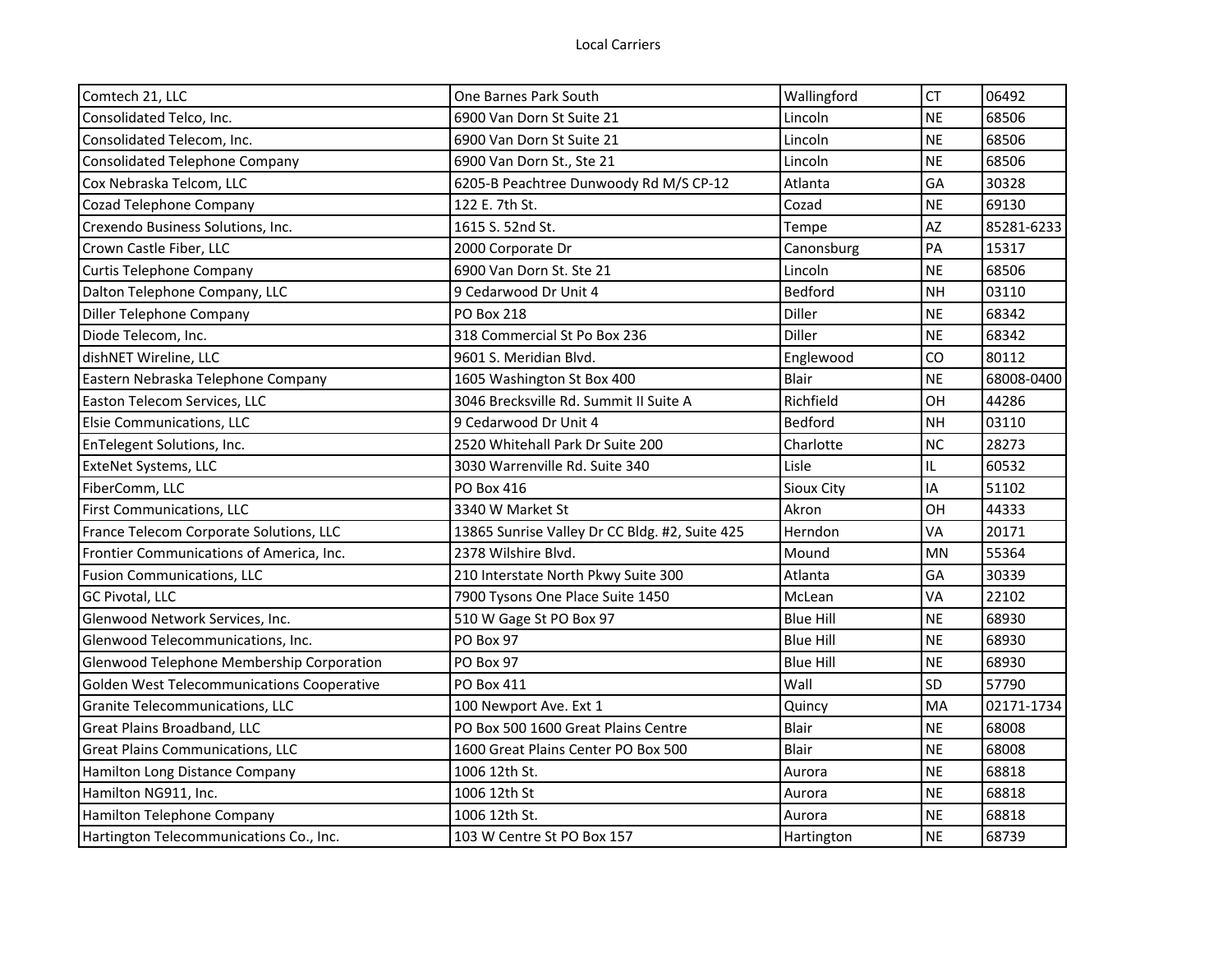| Hartman Telephone Exchanges, Inc.             | <b>PO Box 645</b>                    | Benkelman            | <b>NE</b> | 69021      |
|-----------------------------------------------|--------------------------------------|----------------------|-----------|------------|
| Hemingford Cooperative Telephone Company      | 523 Niobrara St. PO Box 246          | Hemingford           | <b>NE</b> | 69348      |
| Henderson Cooperative Telephone Co.           | 1000 N Main St                       | Henderson            | <b>NE</b> | 68371      |
| Hershey Cooperative Telephone Company         | <b>PO Box 235</b>                    | Hershey              | <b>NE</b> | 69143      |
| Hooper Telephone Company                      | PO Box 330                           | Remsen               | IA        | 51050-0330 |
| HunTel CableVision, Inc.                      | 1605 Washington St PO Box 400        | Blair                | <b>NE</b> | 68008      |
| Huntel Communications, Inc.                   | 14109 S St.                          | Omaha                | <b>NE</b> | 68137      |
| IDT America, Corp                             | 520 Broad St. 4th Floor              | Newark               | <b>NJ</b> | 07102      |
| inContact, Inc.                               | 75 W. Town Ridge Pkwy. Tower 1       | Sandy                | UT        | 84070-5522 |
| Intrado Communications, LLC                   | 3200 W Pleasant Run Rd Suite 300     | Lancaster            | <b>TX</b> | 75146      |
| Intrado Safety Communications, Inc.           | 1601 Dry Creek Dr.                   | Longmont             | CO        | 80503      |
| JBN Telephone Company, Inc.                   | <b>PO Box 111</b>                    | Holton               | KS        | 66436-1506 |
| K & M Telephone Company, Inc.                 | 101 S. Victoria St. PO Box 187       | Chambers             | <b>NE</b> | 68725      |
| Level 3 Communications, LLC                   | 100 CenturyLink Dr                   | Monroe               | LA        | 71203      |
| Level 3 Telecom Data Services, LLC            | 100 CenturyLink Dr                   | Monroe               | LA        | 71203      |
| Lingo Telecom, LLC                            | 9330 LBJ Freeway Suite 944           | <b>Dallas</b>        | <b>TX</b> | 75243      |
| Local Access, LLC                             | 11442 Lake Butler Blvd.              | Windermere           | <b>FL</b> | 34786      |
| Long Lines Siouxland, LLC                     | 504 - 4th St. PO Box 67              | Sergeant Bluff       | IA        | 51054      |
| <b>Mainstay Technologies</b>                  | 1000 N Main St                       | Henderson            | <b>NE</b> | 68371-0487 |
| MCImetro Access Transmission Services, LLC    | 8350 E. Crescent Parkway Suite 200   | Greenwood Village    | CO        | 80111      |
| McLeodUSA Telecommunications Services, LLC    | 1440 M St                            | Lincoln              | <b>NE</b> | 68508      |
| Metropolitan Telecommunications of NE, Inc.   | 55 Water St. 32nd Floor              | <b>New York</b>      | <b>NY</b> | 10041      |
| Midstates Data Transport, LLC                 | 1548 Front St., Suite 301 PO Box 634 | <b>Blair</b>         | <b>NE</b> | 68008      |
| Missouri Network Alliance                     | 4215 Philips Farm Rd. Suite 103      | Columbia             | <b>MO</b> | 65201      |
| Mitel Cloud Services, Inc.                    | 1146 N. Alma School Rd.              | Mesa                 | AZ        | 85201-3000 |
| Mobilitie, LLC                                | 660 Newport Center Dr Suite 200      | Newport Beach        | CA        | 92660      |
| <b>Mobius Communications Company</b>          | PO Box 246                           | Hemingford           | <b>NE</b> | 69348      |
| Nebraska Central Telephone Company            | 1006 12th St                         | Aurora               | <b>NE</b> | 68818      |
| Nebraska Technology & Telecommunications, Inc | 2308 S. 156th Circle                 | Omaha                | <b>NE</b> | 68130      |
| NebraskaLink Holdings, LLC                    | 3900 NW 12th St. Suite 100           | Lincoln              | <b>NE</b> | 68521      |
| Neutral Tandem-Nebraska, LLC                  | 550 W Adams St Suite 900             | Chicago              | IL        | 60661      |
| New Horizons Communications Corporation       | 200 Baker Ave Suite 300              | Concord              | MA        | 01742      |
| NextGen Communications, Inc.                  | 2401 Elliott Ave. Ste 200            | Seattle              | <b>WA</b> | 98121      |
| NGA911, LLC                                   | 8383 Wilshire Blvd Suite 800         | <b>Beverly Hills</b> | CA        | 90211      |
| Northeast Nebraska Telephone Company          | 110 E Elk St                         | Jackson              | <b>NE</b> | 68743      |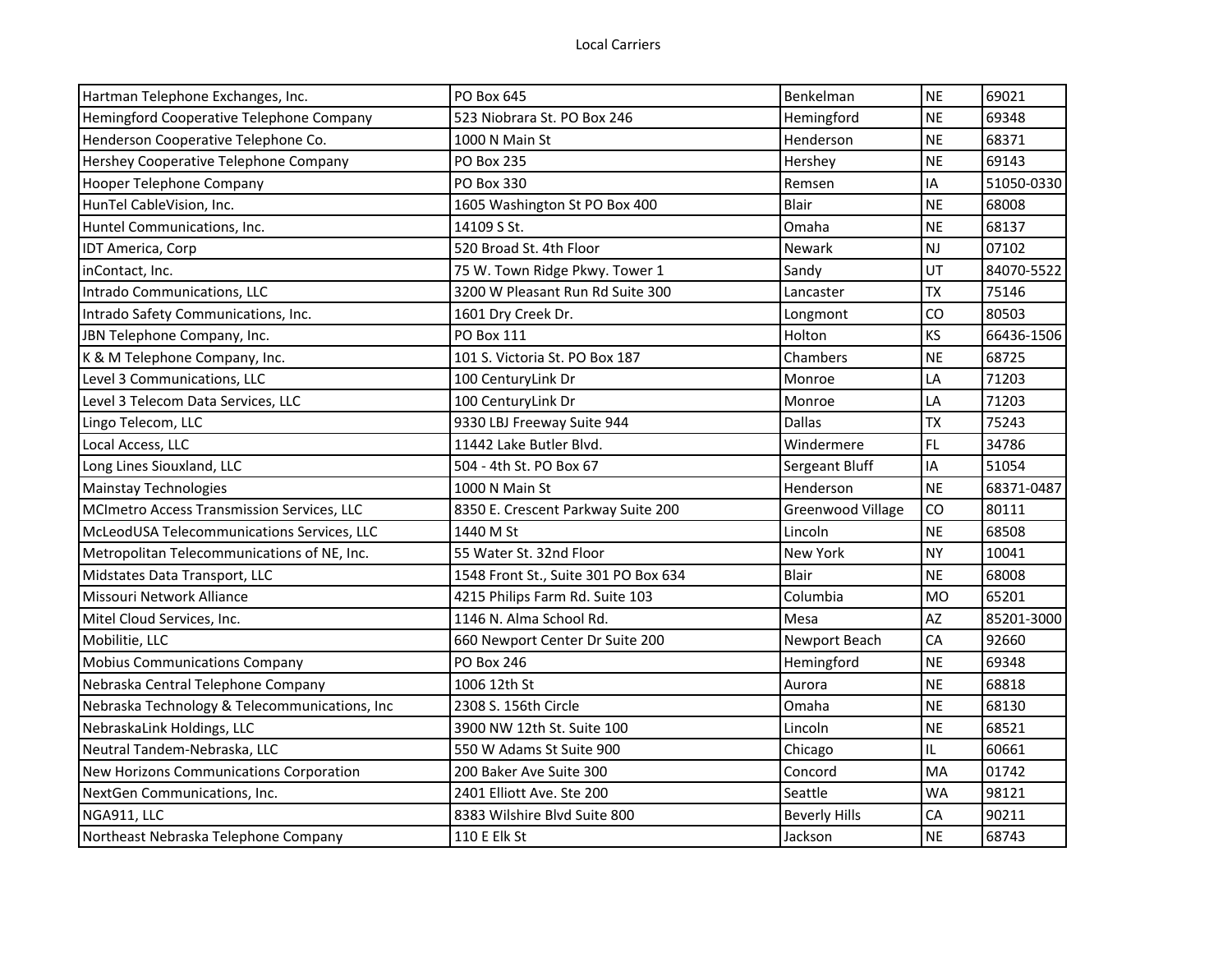| NOS Communications, Inc.                    | 250 Pilot Road Suite 220                      | Las Vegas         | <b>NV</b> | 89119      |
|---------------------------------------------|-----------------------------------------------|-------------------|-----------|------------|
| Onvoy, LLC                                  | 550 W Adams St. Suite 900                     | Chicago           | IL        | 60661      |
| PBN, LLC                                    | 112 S. 5th St. PO Box 113                     | Pierce            | <b>NE</b> | 68767      |
| Peerless Network of Nebraska, LLC           | 433 W Van Buren St Suite 410S                 | Chicago           | IL        | 60607      |
| Peetz Cooperative Telephone Company         | 3900 NW 12th St Suite 100                     | Lincoln           | <b>NE</b> | 68521      |
| Pierce Telephone Company, Inc.              | 112 S. 5th St. PO Box 113                     | Pierce            | <b>NE</b> | 68767-0113 |
| Pinpoint Communications, Inc.               | 611 Patterson St. PO Box 490                  | Cambridge         | <b>NE</b> | 69022      |
| Plainview Telephone Company, Inc.           | 112 S. Main St. PO Box 117                    | Plainview         | <b>NE</b> | 68769      |
| PNG Telecommunications, Inc.                | 8805 Governors Hill Dr                        | Cincinnati        | OH        | 45249      |
| QuantumShift Communications, Inc.           | 12657 Alcosta Blvd. Suite 418                 | San Ramon         | CA        | 94583      |
| <b>Qwest Corporation</b>                    | 100 CenturyLink Dr                            | Monroe            | LA        | 71203      |
| Reliant Communications, Inc.                | 801 International Pkwy. 5th Floor             | Lake Mary         | <b>FL</b> | 32746      |
| Rock County Telephone Company               | 1605 Washington St PO Box 400                 | Blair             | <b>NE</b> | 68008      |
| Rural Telephone Service Company, Inc.       | 145 N. Main. PO Box 158                       | Lenora            | KS        | 67645      |
| Skywave Wireless, Inc.                      | 121 South Main PO Box 253                     | <b>West Point</b> | <b>NE</b> | 68788      |
| Sodtown Communications, Inc                 | 6900 Van Dorn St Suite 21                     | Lincoln           | <b>NE</b> | 68506      |
| Southeast Nebraska Communications, Inc.     | 110 W. 17th St.                               | <b>Falls City</b> | <b>NE</b> | 68355      |
| Spectrotel of the West, LLC                 | 3535 State Hwy 66 Suite 7                     | Neptune           | <b>NJ</b> | 07753      |
| Stanton Telecom, Inc.                       | 1004 Ivy Street PO Box 716                    | Stanton           | <b>NE</b> | 68779      |
| <b>Teleport Communications America, LLC</b> | 1223 Race St. #605                            | Denver            | CO        | 80206      |
| Teliax, Inc.                                | 21699 E Quincy Ave Unit F #285                | Aurora            | CO        | 80015      |
| <b>Three River Communications</b>           | PO Box 66                                     | Lynch             | <b>NE</b> | 68746      |
| <b>Three River Telco</b>                    | PO Box 66                                     | Lynch             | <b>NE</b> | 68746      |
| Time Clock Solutions, LLC                   | 6920 Spring Valley Dr Ste 101                 | Holland           | OH        | 43528      |
| Time Warner Cable Information Services, LLC | 12405 Powerscourt Dr.                         | St. Louis         | <b>MO</b> | 63131      |
| Unite Private Networks, LLC                 | 1511 Baltimore Ave Floor 2                    | Kansas City       | <b>MO</b> | 64153      |
| United Telephone Company of the West        | 13116 West 128th Street                       | Overland Park     | KS        | 66213      |
| Velocity Fiber, LLC                         | 13430 W 98th St                               | Lenexa            | KS        | 66215      |
| Velocity, a Managed Services Company, Inc.  | 7130 Spring Meadows Dr. W.                    | Holland           | OH        | 43528      |
| Vesta Solutions, Inc.                       | 500 W Monroe St 39th Fl                       | Chicago           | IL        | 60661      |
| Vyve Business Services, LLC                 | Four International Dr. Suite 330              | Rye Brook         | <b>NY</b> | 10573      |
| Wauneta Telephone Company                   | PO Box 645 607 Chief Street                   | Benkelman         | <b>NE</b> | 69021      |
| Wholesale Carrier Services, Inc.            | c/o BCM One, Inc. 295 Madison Ave., 5th Floor | New York          | <b>NY</b> | 10017      |
| Wide Voice, LLC                             | 410 S Rampart Blvd Ste 390                    | Las Vegas         | <b>NV</b> | 89145      |
| WiMacTel, Inc.                              | 2225 E Bayshore Rd Suite 200                  | Palo Alto         | <b>CA</b> | 94303      |